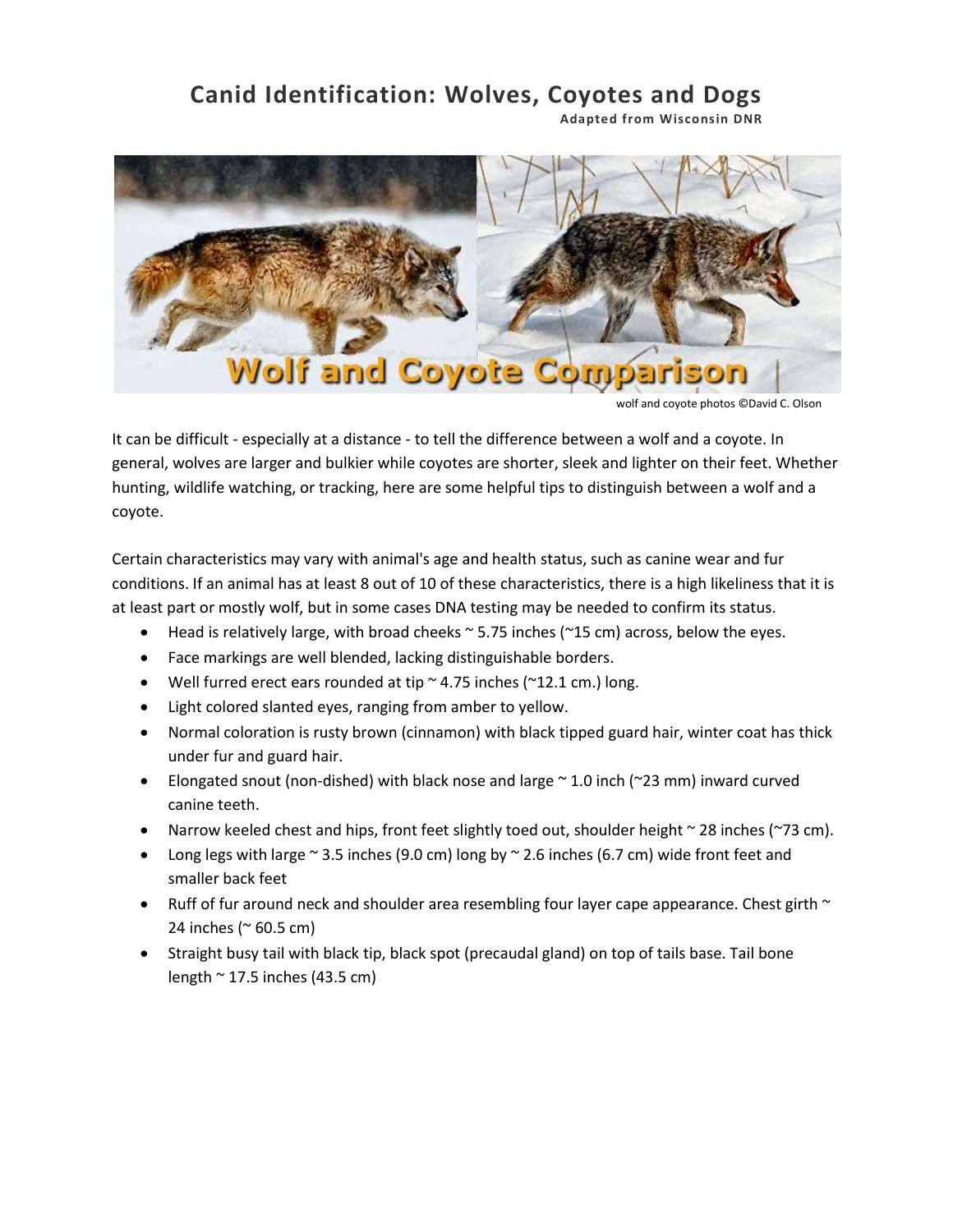

SIZE

Wolves are generally bigger than coyotes. Be sure to look for other identifying characteristics. Length (nose to tail): Wolf 5-6 feet, coyote, 3.5-4.5 feet. Weight: Wolf, 50-100 pounds; coyote, 25-45 pounds.



SIZE

Wolves are generally bigger than coyotes. Be sure to look for other identifying characteristics. Height (at shoulder): Wolf 27-33 inches; coyote, 20-22 inches.

Weight: Wolf, 50-100 pounds; coyote, 25-45 pounds.



HEAD

The snouts are distinguishing features. While the wolf's snout is blocky, the coyote's snout is pointed.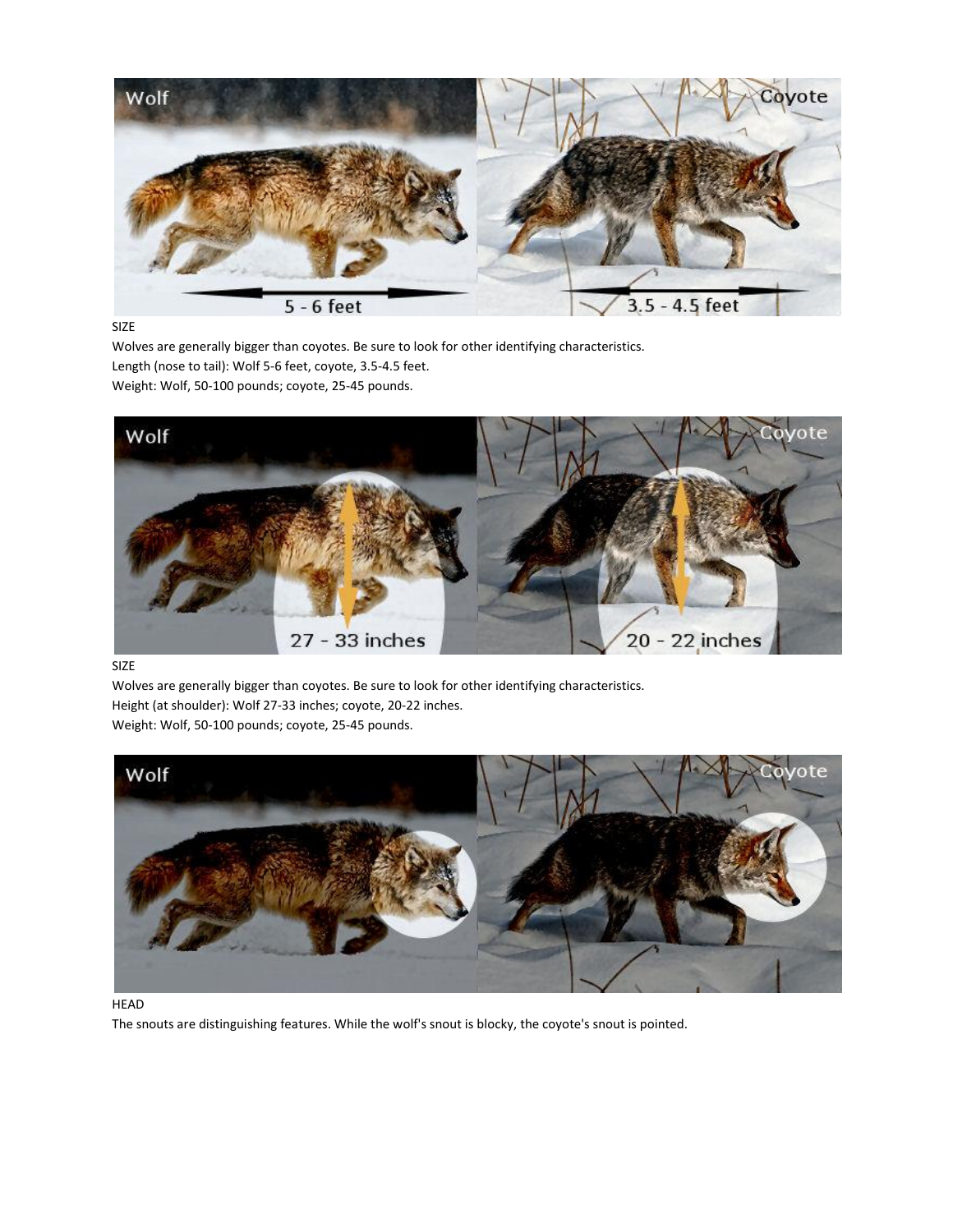

#### EARS

Looking at the ears is a key way to distinguish between a wolf and a coyote. Coyote ears are larger in proportion to head size. A 30 lb. coyote can have ears as big or bigger than an 80 lb. wolf. Also, wolves have rounded ears. Coyote's ears are pointed.





#### **SCAT**

In wolves scat is distinct, cylindrical with tapered fringes of hair. Most are full of deer, beaver, or sometimes snowshoe hare hair. Usually over 1" in diameter. May be as wide as 1.5" and 4-7" long. Coyote is usually less than 1" diameter, and often full of small mammal hair. Domestic dog has a lack of hair, lack of tapered fringe and full of cereal matter.

#### TRACKS

Canine tracks can vary in size and shape depending on the ground softness, substrate, and size of the animal. Wolf tracks often appear a bit longer (narrow) in their overall shape, while dog tracks often appear a bit more round in shape.



Wolf track in fresh snow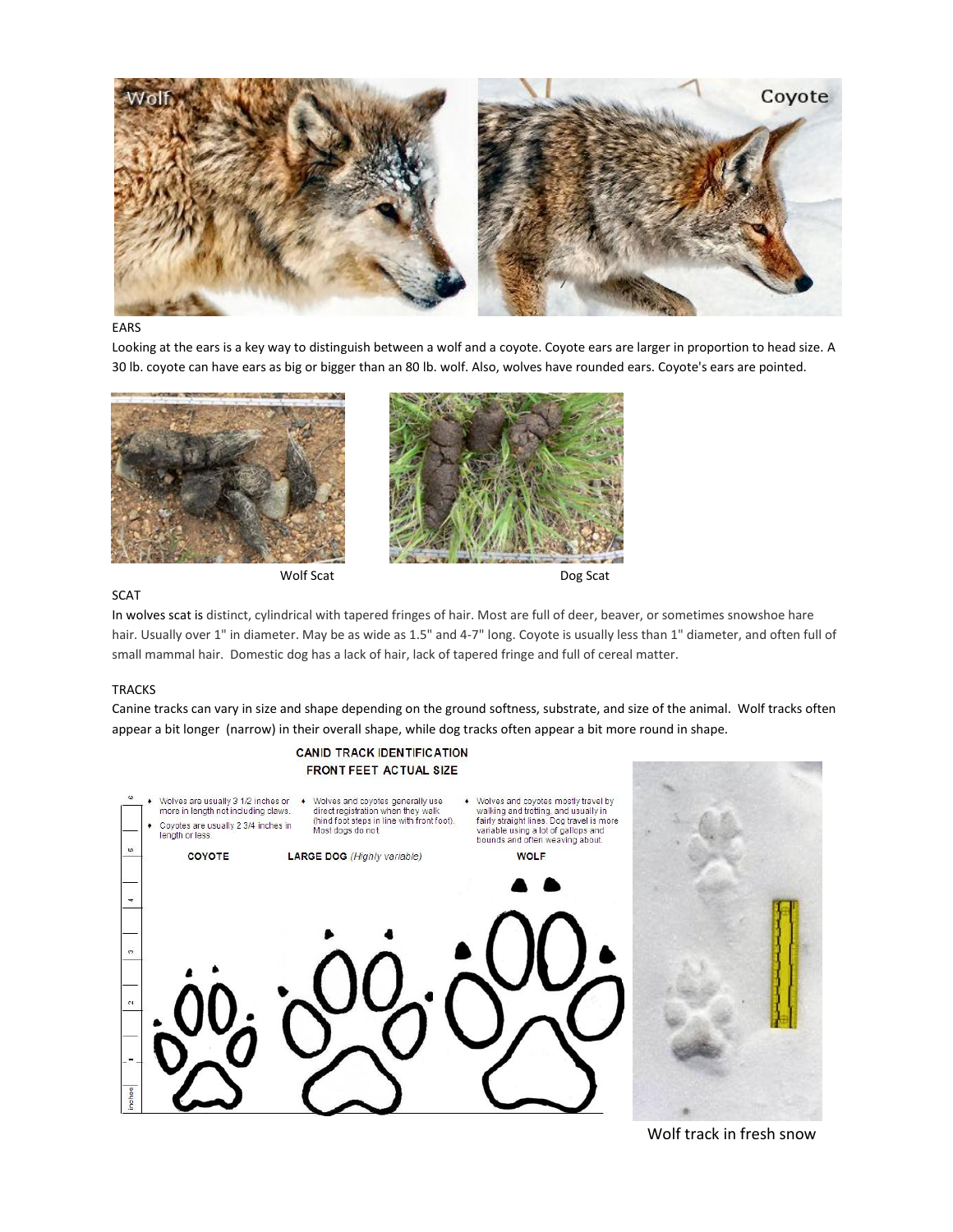## **Gray Wolf Biology**

#### **Habits**

Wolves are social animals, living in a family group or pack. A pack usually has six to 10 animals - a dominant ("alpha") male and female (the breeding pair), pups from the previous year (yearlings) and the current year's pups. Additional subordinate adults may join the pack upon occasion. The dominant pair is in charge of the pack, raising the young, selecting denning and rendezvous sites, capturing food and maintaining the territory.

A wolf pack's territory may cover 20-120 square miles. Thus, wolves require a lot of space in which to live, a fact that often invites conflict with humans.

While neighboring wolf packs might share a common border, their territories seldom overlap by more than a mile. A wolf that trespasses in another pack's territory risks being killed by that pack. It knows where its territory ends and another begins by smelling scent messages - urine and feces - left by other wolves. In addition, wolves announce their territory by howling. Howling also helps identify and reunite individuals that are scattered over their large territory.

How does a non-breeding wolf attain dominant, or breeding status? It can stay with its natal pack, bide its time and work its way up the dominance hierarchy. Or it can disperse, leaving the pack to find a mate and a vacant area in which to start its own pack. Both strategies involve risk. A bider may be outcompeted by another wolf and never achieve dominance. Dispersers usually leave the pack in autumn or winter, during hunting and trapping season.

Dispersers must be alert to entering other wolf packs' territories, and they must keep a constant vigil to avoid encounters with people, their major enemy. Dispersers have been known to travel great distances in a short time. One radio-collared Wisconsin wolf traveled 23 miles in one day. In ten months, one Minnesota wolf traveled 550 miles to Saskatchewan, Canada. A female wolf pup trapped in the eastern part of the Upper Peninsula of Michigan, died from a vehicle collision near Johnson Creek in Jefferson County, Wisconsin in March 2001, about 300 miles from her home territory.

Nobody knows why some wolves disperse and others don't. Even siblings behave differently, as in the case of Carol and Big Al, radio-collared yearling sisters in one Wisconsin pack. Carol left the pack one December, returned in February, then dispersed 40 miles away. Big Al remained with the pack and probably became the pack's dominant female when her mother was illegally shot.

In another case, two siblings dispersed from their pack, but did so at different times and in different directions. One left in September and moved 45 miles east and the other went 85 miles west in November.

## **Food**

Timber wolves are carnivores feeding on other animals. A study in the early 1980s showed that the diet of Great Lakes wolves was comprised of 55 percent white-tailed deer, 16 percent beavers, 10 percent snowshoe hares and 19 percent mice, squirrels, muskrats and other small mammals. Deer comprise over 80 percent of the diet much of the year, but beaver become important in spring and fall. Beavers spend a lot of time on shore in the fall and spring, cutting trees for their food supply. Since beavers are easy to catch on land, wolves eat more of them in the fall and spring than during the rest of the year. In the winter, when beavers are in their lodges or moving safely beneath the ice, wolves rely on deer and hares. Wolves' summer diet is more diverse, including a greater variety of small mammals.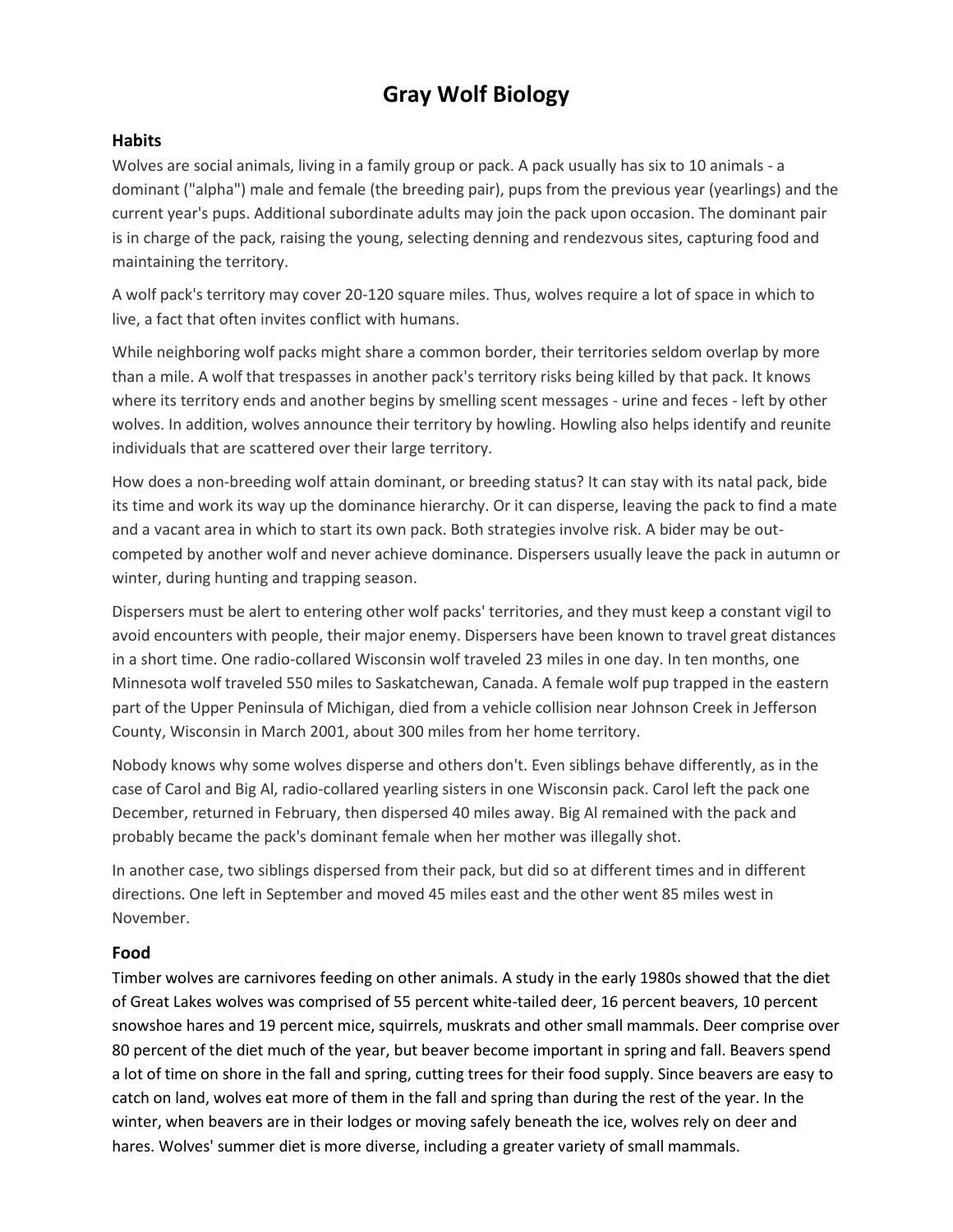## **Breeding biology**

Wolves are sexually mature when two years old, but seldom breed until they are older. In each pack, the dominant male and female are usually the only ones to breed. They prevent subordinate adults from mating by physically harassing them. Thus, a pack generally produces only one litter each year, averaging five to six pups.

Great Lakes wolves breed in late winter (late January and February). The female delivers the pups two months later in the back chamber of a den that she digs. The den's entrance tunnel is 6-12 feet long and 15-25 inches in diameter. Sometimes the female selects a hollow log, cave or abandoned beaver lodge instead of making a den.

At birth, wolf pups are deaf and blind, have dark fuzzy fur and weigh about 1 pound. They grow rapidly during the first three months, gaining about 3 pounds each week. Pups begin to see when two weeks old and can hear after three weeks. At this time, they become very active and playful.

When about six weeks old, the pups are weaned and the adults begin to bring them meat. Adults eat the meat at a kill site often miles away from the pups, then return and regurgitate the food for the pups to eat. The hungry pups jump and nip at the adults' muzzles to stimulate regurgitation.

The pack abandons the den when the pups are six to eight weeks old. The female carries the pups in her mouth to the first of a series of rendezvous sites or nursery areas. These sites are the focus of the pack's social activities for the summer months and are usually near water.

By August, the pups wander up to two to three miles from the rendezvous sites and use them less often. The pack abandons the sites in September or October and the pups, now almost full-grown, follow the adults.

## **Distribution**

Before Europeans settled North America, gray wolves inhabited areas from the southern swamps to the northern tundra, from coast to coast. They existed wherever there was an adequate food supply. However, people overharvested wolf prey species (e.g., elk, bison and deer), transformed wolf habitat into farms and towns and persistently killed wolves. As the continent was settled, wolves declined in numbers and became more restricted in range. Today, the majority of wolves in North America live in remote regions of Canada and Alaska. In the lower 48 states, wolves exist in forests and mountainous regions in Minnesota, Michigan, Wisconsin, Montana, Idaho, Wyoming, Washington, Arizona, New Mexico, North Dakota, and possibly in Oregon, Utah and South Dakota.

## **Misconceptions and controversies**

Wolves are the "bad guys" of fable, myth and folklore. The "big bad wolf" fears portrayed in "Little Red Riding Hood," "Peter and the Wolf" and other tales have their roots in the experiences and stories of medieval Europe. Wolves were portrayed as vile, demented, immoral beasts. These powerful negative attitudes and misconceptions about wolves have persisted through time, perpetuated by stories, films and word-of-mouth, even when few Americans will ever have the opportunity to encounter a wolf.

Wolves are controversial because they are large predators. Farmers are concerned about wolves preying on their livestock. In northern Wisconsin, about 50-60 cases of wolf depredation occur per year, about half are on livestock and half on dogs. As the population continues to increase, slight increases in depredation are likely to occur. In Minnesota, with about 3,000 wolves, there are usually 60 to 100 cases per year.